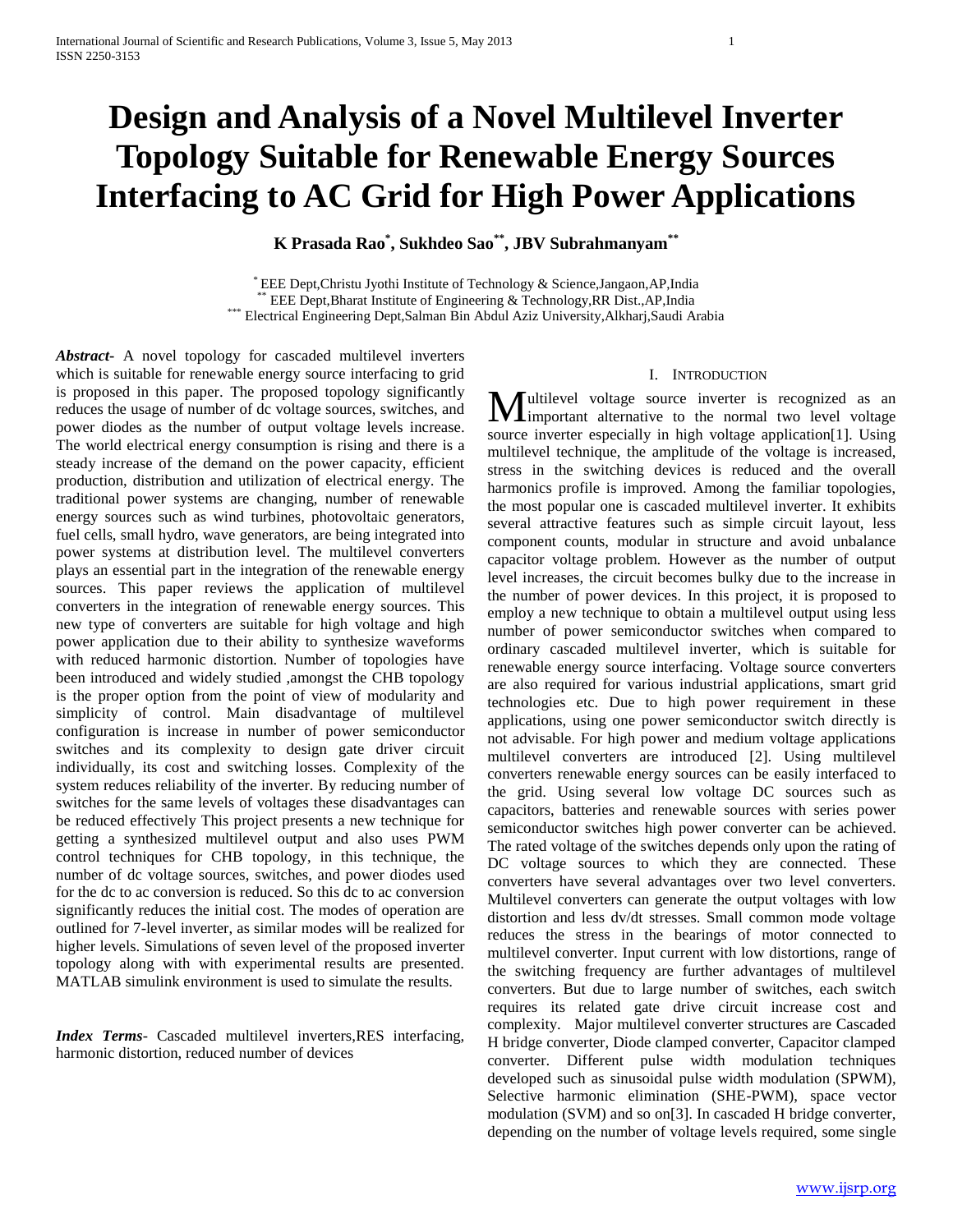phase full bridges or H bridges are connected in series with individual separate DC source. Number of voltage levels is equal to 2n+1 where n is the number of separate DC sources. In Diode clamped converter converter all of the three phases share a common DC bus, which minimize the capacitance requirements of the converter. Hence a back to back topology is possible. Efficiency is high for fundamental frequency switching. But number of clamping diodes required is quadratic ally related to number of levels, which can be cumbersome for units with a high number of levels. Capacitor clamped or flying capacitor structure is similar to diode clamped converter except that instead of using clamped diodes, the inverter uses capacitors in their places. In this converter real and reactive power can be controlled. The large number of capacitors enables the inverter to ride through short duration outages and deep voltage sags. For real power transmission efficiency is poor in this converter. Control is complicated to track all the voltage levels of capacitors. Because of its fast response and autonomous control, the use of a multilevel converter to control the frequency and voltage output from renewable energy sources will provide significant advantages. These converters can also control the real and reactive power flow from a utility connected renewable energy source. Multilevel converters can control system dynamic behavior, also reduce power quality problems such as voltage harmonics and voltage imbalances. In case of PV system it's advantageous to use cascaded H bridge converter as each converter requires separate DC sources. Additional advantages are possible elimination of the DC/DC converters, significant reduction of the power drops caused by sun darkening and hence potential increase of efficiency and reliability. In case of wind generation, converting variable magnitude, variable frequency voltages generated from wind generator into fixed magnitude, fixed frequency voltages is more advantageous with multilevel converter to improve efficiency over a wide range of operating points and energy capture. Main disadvantage of multilevel configuration is increase in number of power semiconductor switches and its complexity to design gate driver circuit individually, its cost and switching losses. Complexity of the system reduces reliability of the inverter. By reducing number of switches for the same levels of voltages these disadvantages can be reduced effectively. A single-phase structure of an m-level cascaded inverter is illustrated in Figure 1. Each separate dc source (SDCS) is connected to a single-phase full-bridge, or Hbridge, inverter. Each inverter level can generate three different voltage outputs,  $+V_{dc}$ , 0, and  $-V_{dc}$  by connecting the dc source to the ac output by different combinations of the four switches,  $S_1$ ,  $S_2$ ,  $S_3$ , and  $S_4$ . To obtain  $+V_{dc}$ , switches  $S_1$  and  $S_4$  are turned on, whereas  $-V_{dc}$  can be obtained by turning on switches  $S_2$  and  $S_3$ . By turning on  $S_1$  and  $S_2$  or  $S_3$  and  $S_4$ , the output voltage is 0. The ac outputs of each of the different full-bridge inverter levels are connected in series such that the synthesized voltage waveform is the sum of the inverter outputs. The number of output phase voltage levels m in a cascade inverter is defined by  $m = 2s+1$ , where s is the number of separate dc sources.



**Fig1 Single-phase structure of a multilevel cascaded Hbridges inverter**



**Fig 2 Output phase voltage waveform of an 11-level cascade inverter with 5 separate dc sources.**

 Cascaded inverters are ideal for connecting renewable energy sources with an ac grid, because of the need for separate dc sources, which is the case in applications such as photovoltaic's or fuel cells. Cascaded inverters have also been proposed for use as the main traction drive in electric vehicles, where several batteries or ultra capacitors are well suited to serve as SDCSs [4]. The cascaded inverter could also serve as a rectifier/charger for the batteries of an electric vehicle while the vehicle was connected to an ac supply as shown in Figure. Additionally, the cascade inverter can act as a rectifier in a vehicle that uses regenerative braking. The main advantages and disadvantages of multilevel cascaded H-bridge converters are as follows The number of possible output voltage levels is more than twice the number of dc sources ( $m = 2s + 1$ ). The series of H-bridges makes for modularized layout and packaging. This will enable the manufacturing process to be done more quickly and cheaply.

## II. NUMBER OF LEVELS AND VOLTAGE RATING OF ACTIVE DEVICES

 A multilevel inverter, determining the number of levels will be one of the most important factors because this affects many of the other sizing factors and control techniques [5]. This margin can be incorporated into a design factor for the inverter. Because the dc link voltage and the voltage at the connection point can both vary, the design factor used in the rating selection process incorporates these elements as well as the small voltage drops that occur in the inverters during active device conduction. The product of the number of the active devices in series (m-1) and the voltage rating of the devices  $V_{dev}$  must then be such that

$$
V_{\text{device}} \cdot (m-1) \ge \sqrt{2} \cdot V_{\text{nom}} \cdot D_{\text{decision}} \cdot V_{\text{factor}}
$$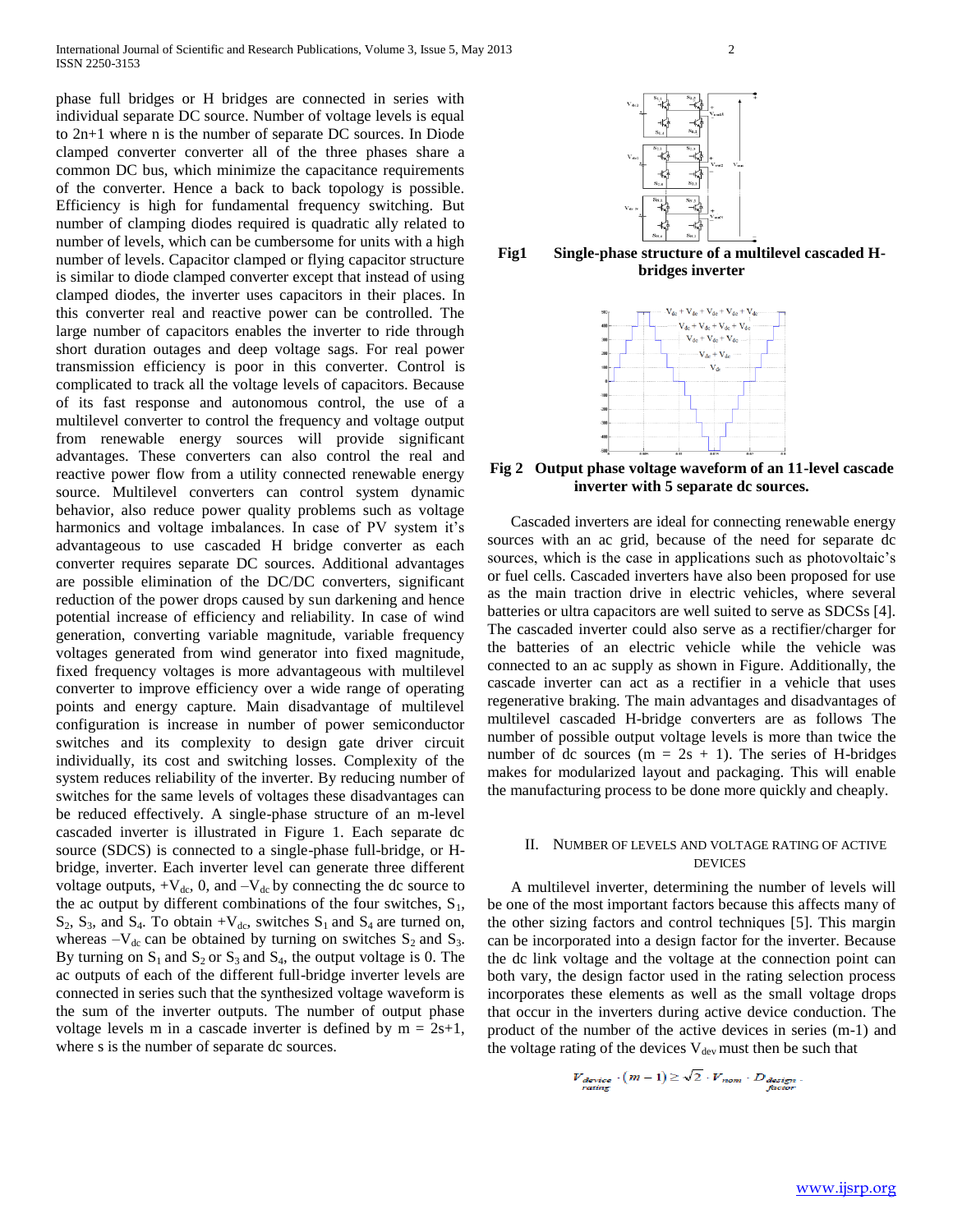International Journal of Scientific and Research Publications, Volume 3, Issue 5, May 2013 3 ISSN 2250-3153

 The minimum number of levels and the voltage rating of the active devices (IGBTs, GTOs, power MOSFETs, etc.) are inversely related to each other. More levels in the inverter will lower the required voltage device rating of individual devices; or looking at it another way, a higher voltage rating of the devices will enable a fewer minimum number of levels to be used. Increasing the number of levels does not affect the total voltage blocking capability of the active devices in each phase leg because lower device ratings can be used.

## III. PROPOSED MULTILEVEL CONVERTER TOPOLOGY



**Fig 3: schematic of a Proposed multilevel converter topology**

 The number of required switches against required voltage levels is a very important element in the design. To provide a large number of output levels without increasing the number of bridges, a new power circuit topology and a suitable method to determine the dc voltage sources level for symmetrical and asymmetrical multilevel converter are proposed. The proposed circuit also provides decreased voltage stress on the switch by the series configuration of the applied bidirectional switches. The proposed converter consists of less number of switches when compared to the other familiar topologies. The initial cost reduces because of the switch reduction. So, it looks attractive and an apt one for industrial applications. The block diagram of the proposed multilevel inverter is shown in the the general circuit diagram of the proposed multilevel inverter is shown in the figure 2. The switches are arranged in the manner as shown in the figure. For the proposed topology, we just need to add only one switch for every increase in levels. So initial cost get reduced. Let us see operation in the next subdivision in detail for the seven-level inverter. The proposed multilevel inverter for seven levels is shown figure 3.The inverter consists of seven MOSFET switches and three separate DC sources with a load. By switching the MOSFETS at the appropriate firing angles, we can obtain the seven level output voltage. MOSFET is preferred because of its fast switching nature. The advantage of the new topology the reduction in the number of switches and hence the initial cost, Controlling becomes easier. Losses become less due to the elimination of the harmonics. Overall weight reduces because of the usage of less number of components



**Figure 4. Circuit Diagram of a basic Seven Level Proposed Multilevel Inverter**

### IV. SIMULATION RESULTS

 Simulation results of the proposed converter for seven levels using MATLAB/simulink. The PWM technique is used for pulse generation. The MOSFET switches are used because of its fast switching capability. The input supply for each DC source is 100V. The load used is a R-L load. The output waveform is phase voltage and it comprises seven levels. The PWM technique is used to produce the control signal . The MATLAB simulation circuit for the proposed inverter which comprises only seven MOSFET switches for producing seven levels is shown in the figure 4. The MATLAB circuit used for generating gate pulse using PWM technique is shown in the figure 6. The pulse generated by the circuit shown in the figure 10. The output waveform of the proposed inverter for seven levels with PWM technique is shown in the figure 9. The pulse is generated using comparison between constant DC voltage and power supply .The comparison is done using operational amplifiers. For the first pulse we give a DC voltage of lesser amplitude and moderate amplitude for the second pulse. Likewise we have to increase the amplitude to reduce the pulse width. The PWM technique is used to obtain a good harmonic spectrum. The gating pulse is generated from the above mentioned process and given separately to the respective MOSFETs. The supply is given through three separate DC sources. The R-L load is used for the simulation purpose. The simulation results show that the circuit is operating properly. The output waveform has three levels in the positive side and three levels in the negative side and a zero level. Totally there are seven levels. Thus the proposed multilevel inverter for seven levels is successfully simulated. And the results are shown below in sequential manner.



**Fig 5: Triangular wave comparison with sine wave for the 7 level converter**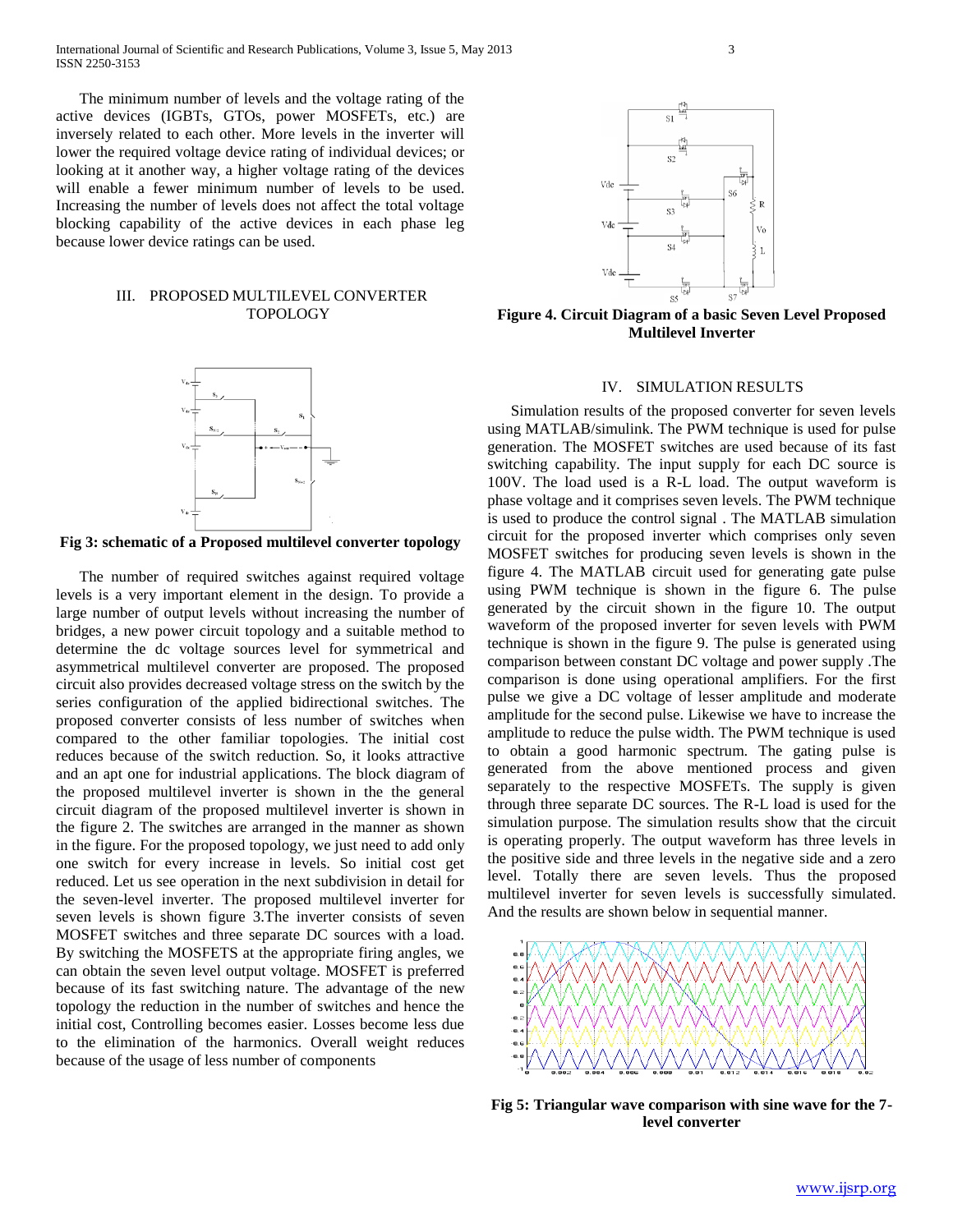





**Fig 7 Simulink model of a praposed multilevel Converter**



**Fig 8: Gate Pulse Generation Circuit With PWM Technique**



**Fig 9 :Output Voltage Waveform Using PWM Technique**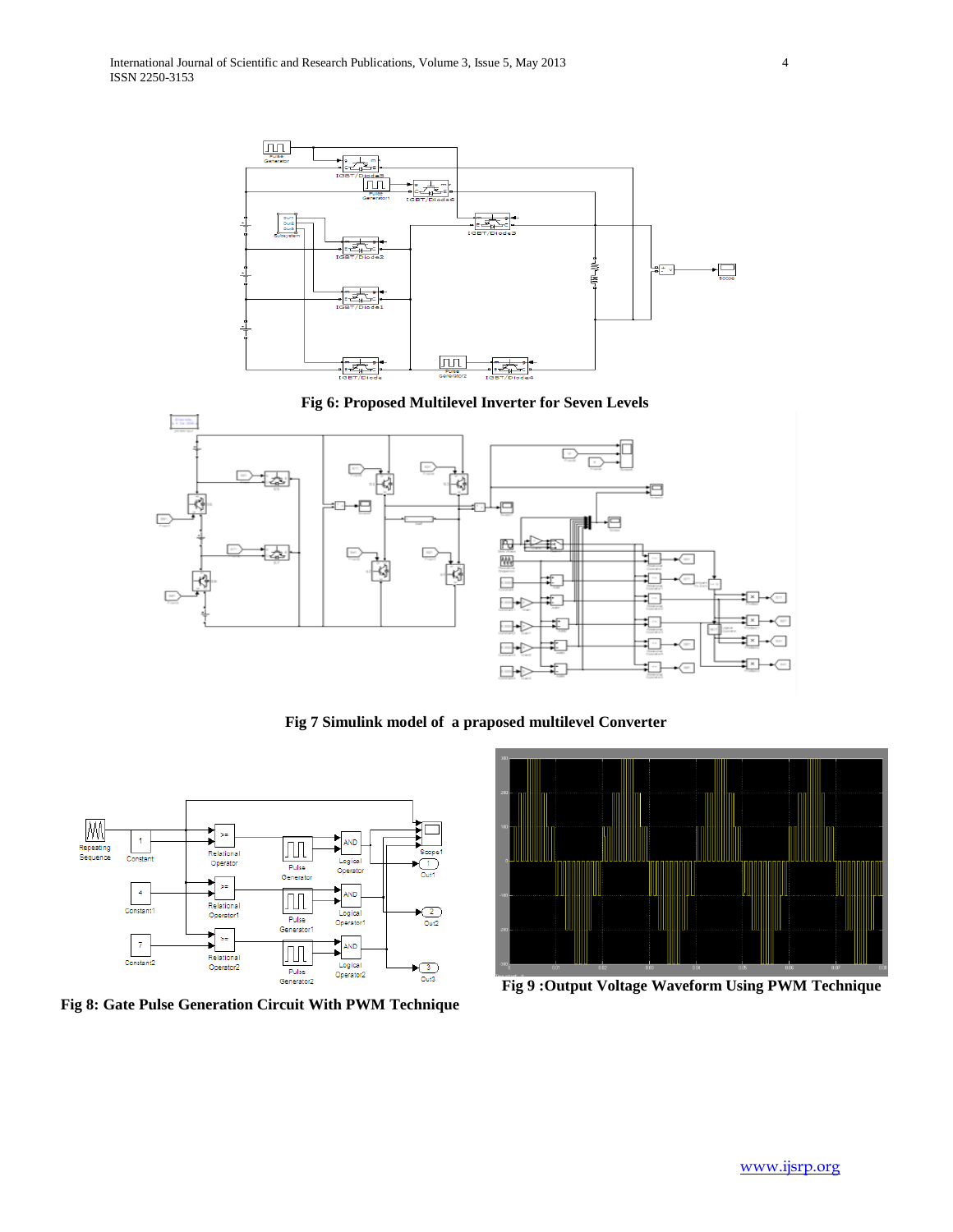

**Fig 10 : Pulses Generated Using PWM Technique**



**Fig 11: Input voltage, load voltage and load current**



**Fig 12: Input Voltage THD Response 18.16%**

### V. CONCLUSION

 A novel multilevel converter topology development is presented in this paper. The simulation of the seven-level multilevel inverter is successfully done using pulse width modulation technique for the proposed multilevel converter. The proposed topology significantly reduces the usage of number of dc voltage sources, switches, IGBTs, and power diodes as the number of output voltage levels increase. When we increase the levels, the number of switches used is very less compared to the other topology. The most important and useful feature of the system proposed is that it is convenient for expanding and increasing the number of output levels, simply without using any

bidirectional switches. The proposed method results in the reduction of the number of switches, losses and cost of the converter. Based on the presented switching algorithm, the multilevel converter generates near-sinusoidal output voltage and as a result, has very low harmonic content.. The proposed topology provides more flexibility to designers and can generate more voltage levels without losing any level and shows lower THD characteristics.. Simulation results shows that the proposed converter topology generates a high-quality output voltage waveform with lower order THD of output voltage and current and hence which is suitable for renewable energy sources interfacing to ac grid.

#### **REFERENCES**

- [1] Rodríguez, J. S. Lai, and F. Z. Peng, "Multilevel inverters: A survey of topologies, controls, and applications," IEEE Transaction on Industrial electronics, vol. 49, no. 4, pp. 724–738, Aug. 2002
- [2] Ebrahim Babaei, 2008, "A Cascade Multilevel Converter Topology With Reduced Number of Switches" IEEE Transactions on power electronics,Vol. 23, No.6.
- [3] Peng Fang-Zen, Qian Zhao-ming, "Applications of cascade multilevel inverters", Journal 0f Zhejiang Univ ersity SCIENCE vol.4, no.6, pp. 658- 665, Nov.-Dec., 2003
- [4] K. Corzine and Y. Familiant, "A New Cascaded Multilevel H-Bridge Drive", IEEE Transactions Power Electron., Vol. 17, No.1, 2002, pp. 125
- [5] H.S. Patel and R.G. Hoft, "Generalized Techniques of Harmonic Elimination and Voltage Control in Thyristor Inverters: Part I – Harmonic Elimination", IEEE Trans.Ind.Appl., 3, 1973, pp. 310-317.
- [6] Beser, E.; Camur, S.; Arifoglu, B.; Beser, E.K. , " Design and application of a novel structure and topology for multilevel inverter," in Proc. IEEE SPEEDAM, Tenerife, Spain, 2008, pp. 969 – 974
- [7] L.M. Tolbert, F. Z. Peng, T. G. Habetler, "Multilevel PWM Methods at Low Modulation Indices," IEEE Trans. Power Electron.,vol. 15, no. 4,
- [8] E. Babaei, M. T. Haque, and S. H. Hosseini, "A novel structure for multilevel converters," in Proc. ICEMS, 2005, vol. 2, pp. 1278–1283.
- [9] Najafi, E.; Yatim, A.; Samosir, A.S.; "A new topology -Reversing Voltage (RV) - for multi level inverters, " in Proc. IEEE 2nd International, PECon 2008, pp. 604 – 608.
- [10] Babaei E. "A cascade multilevel converter topology with reduced number of switches," IEEE Trans. Power Electron.,vol.23,no.6,pp 2657- 2664,Nov.2008 .
- [11] Zhong Du; Tolbert, L.M.; Chiasson, J.N.; Ozpineci, B.;, "A cascade multilevel inverter using a single DC source," ," in Proc. IEEE APEC'06, 2006, pp.  $426 - 430$ .
- [12] Babaei E, Hosseini S.H., "New cascaded multilevel inverter topology with minimum number of switches," Elsevier J. Energy Conversion and Management ,vol.55,no.11,pp. 2761–2767, 2009.
- [13] E. Babaei, S. H. Hosseini, G. B. Gharehpetian, M. T. Haque, and M.Sabahi, "Reduction of dc voltage sources and switches in asymmetrical multilevel converters using a novel topology," Elsevier J. Electr. Power Syst. Res., vol. 77, no. 8, pp. 1073–1085, Jun. 2007.
- [14] S. J. Park, F. S. Kang, M. H. Lee, C. U. Kim, "A new single-phase fivelevel PWM inverter employing a deadbeat control scheme," IEEE Trans. Power Electron.,vol. 18, no. 18, pp. 831-843, May. 2003
- [15] Sivakumar, K.; Das, Anandarup; Ramchand, Rijil; "A simple five-level inverter topology for induction motor drive using conventional two-level inverters and flying capacitor technique ," in Proc. IEEE PESC, , Chintan; Gopakumar, 2009,pp. 1009 - 1013 .
- [16] Kang, D.W.; Hyun, D.S.; "Simple harmonic analysis method for multicarrier PWM techniques using output phase voltage in multi-level inverter,' IEE Proc.,Electr. Power Appl., vol. 152, no. 2,pp. 157 - 165 , Mar. 2005.